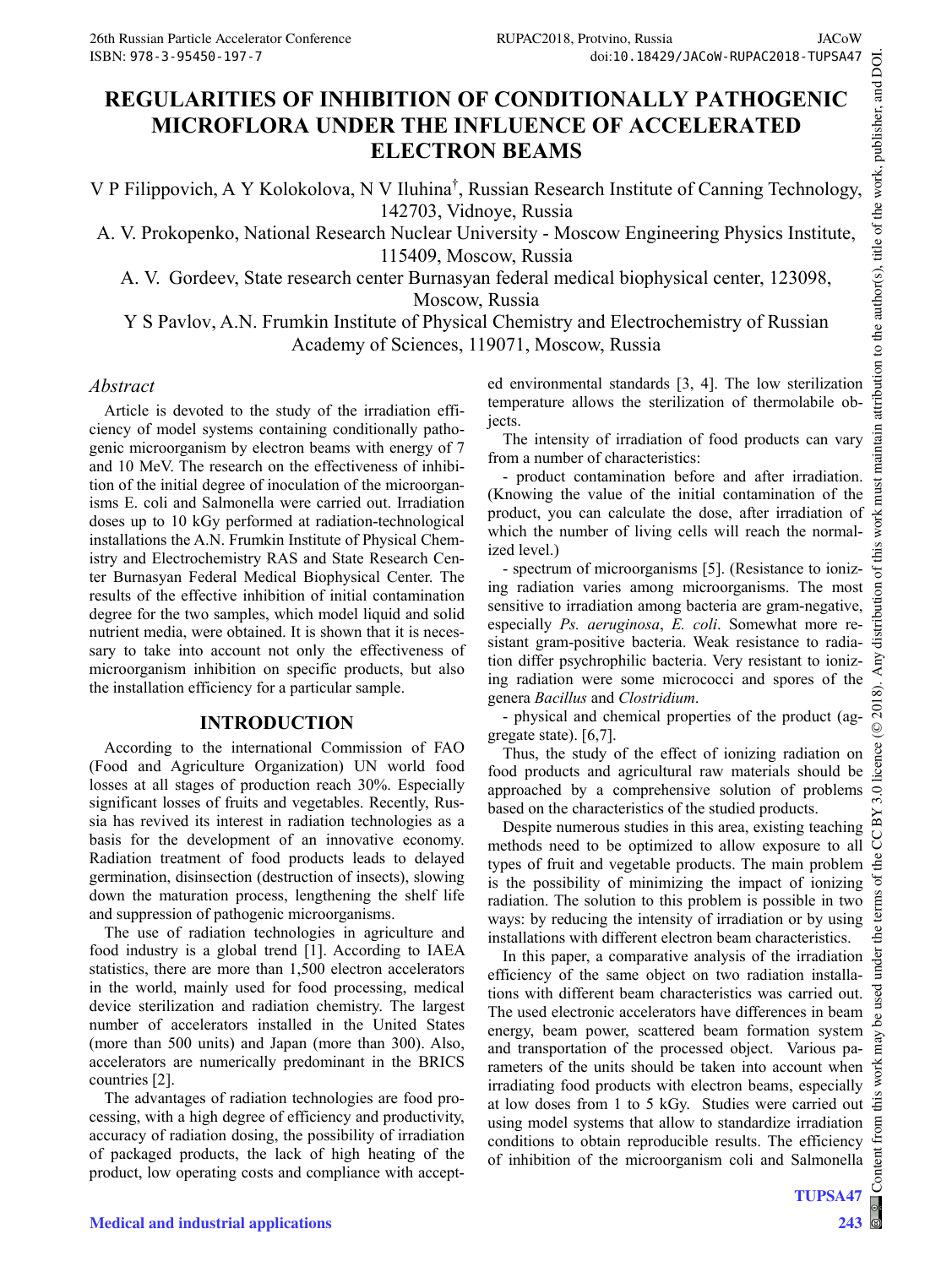dependence to different structure and location of the carrier showed slight difference in the experimental results.

located in two model systems using accelerators with beam energy of the order of 7 MeV and 10 MeV, other things being equal, was studied. Researches on studying and revealing of dependences of inhibition of pathogenic microflora, at irradiation with various intensity, on structure (density) of the studied samples are carried out.

## **METHODS AND RESULTS OF RESEARCH**

Inoculation of model systems was carried out as follows: suspension *E Coli* or *Salmonella*, containing a certain number of microorganisms from one of the studied cultures, was introduced into tubes containing 5 ml of liquid and solid uncured medium. Inoculate was 2% by weight of the medium.

The studies were performed on the accelerator UELVv-10-10-S-70 in A.N. Frumkin Institute of Physical Chemistry and Electrochemistry RAS with the average energy of the electron beam of 7 MeV and on radiationtechnological installation with an electron accelerator UELR-10-10-40 in State Research Center Burnasyan Federal Medical Biophysical Center with an average energy of 10 MeV. Modular systems were irradiated with doses in the range of 0 kGy to 10 kGy.

The irradiation process was controlled by film dosimeters SO  $PD(e)-1/10$  manufactured according to Rassian technical condition TU 2379-006-1327176-00. Dosimeters were located near the tubes and inside the tubes with the analog of the carrier of opportunistic microorganisms. The doses of ionizing radiation from the accelerated electron beam absorbed by the dosimeter were determined on the spectrophotometer.

The efficiency of irradiation was determined by studying the residual microflora of samples subjected to different irradiation intensity in accordance with the current regulatory documentation to determine the number of mesophilic-aerobic and facultatively anaerobic microorganisms GOST 10444.15.

Figures 1 - 4 show the results of the study of radiation exposure to samples with microorganisms *E Coli* and *Salmonella.*

Studies have shown that the nature of *E Coli* inhibition has a stepped form, which can be explained by the presence of two subpopulations in the composition of the culture, more resistant and less resistant to radiation. Studies of the dependence of irradiation on solid and liquid model media have shown similar repeating graphs, allowing us to conclude that there are no differences in the irradiation of liquid and solid model media in this installation.

Studies conducted at the installation UELV-10-10-S-70 in A.N. Frumkin Institute of Physical Chemistry and Elecwork trochemistry RAS the irradiation intensity of 3 kGy reduced the initial contamination at  $-10^6$  -10<sup>7</sup> orders of this magnitude, the irradiation of 5 kGy at  $-10^{5,5}$  order. At dose 7 kGy the complete oppression of the initial degree of Content from contamination was occurred. The study of the exposure  $CFU/g$ 8  $\overline{z}$ Colonias Forming Units Log  $\overline{6}$  $\overline{\phantom{a}}$  $\overline{4}$  $\overline{\mathbf{3}}$  $\overline{a}$  $\mathbf 1$  $\circ$  $\Omega$  $\overline{1}$ kGy

- • - Model liquid nutrient media - Model solid nutrient media

Figure 1: The dependence of the number of viable microorganisms *E Coli* on absorbed dose for irradiation of experimental samples at radiation-technological installations the A.N. Frumkin Institute of Physical Chemistry and Electrochemistry RAS.



... Model liquid nutrient medium -- Model solid nutrient medium

Figure 2: The dependence of the number of viable microorganisms E. coli on absorbed dose for irradiation of experimental samplesa at State Research Center Burnasyan Federal Medical Biophysical Center.

Studies conducted at the installation UELR-10-10-40 in State Research Center Burnasyan Federal Medical Biophysical Center show that the inhibition of the initial level of inoculation of samples at irradiation intensity of 3 kGy allows to reduce the initial contamination on the order of  $-10^4$ , when irradiated with 5 kGy at  $-10^{6,4}$  order. At 7 kGy the complete oppression of the initial degree of contamination was occurred. The dependency of the impact of radiation from various structures and locations of the media showed the difference in the results of the study 1.5 the order when irradiated by 5 kGy intensity. This fact must be considered when calculating radiation dose.

Research conducted on the installation of welv-10-10- C-70 (7 MeV) the results are presented in Fig.3, showed that the type of the curve of oppression of *Salmonella* culture has a step nature, which can be explained by the presence of two subpopulations in the composition of the culture, more stable and less resistant to radiation.